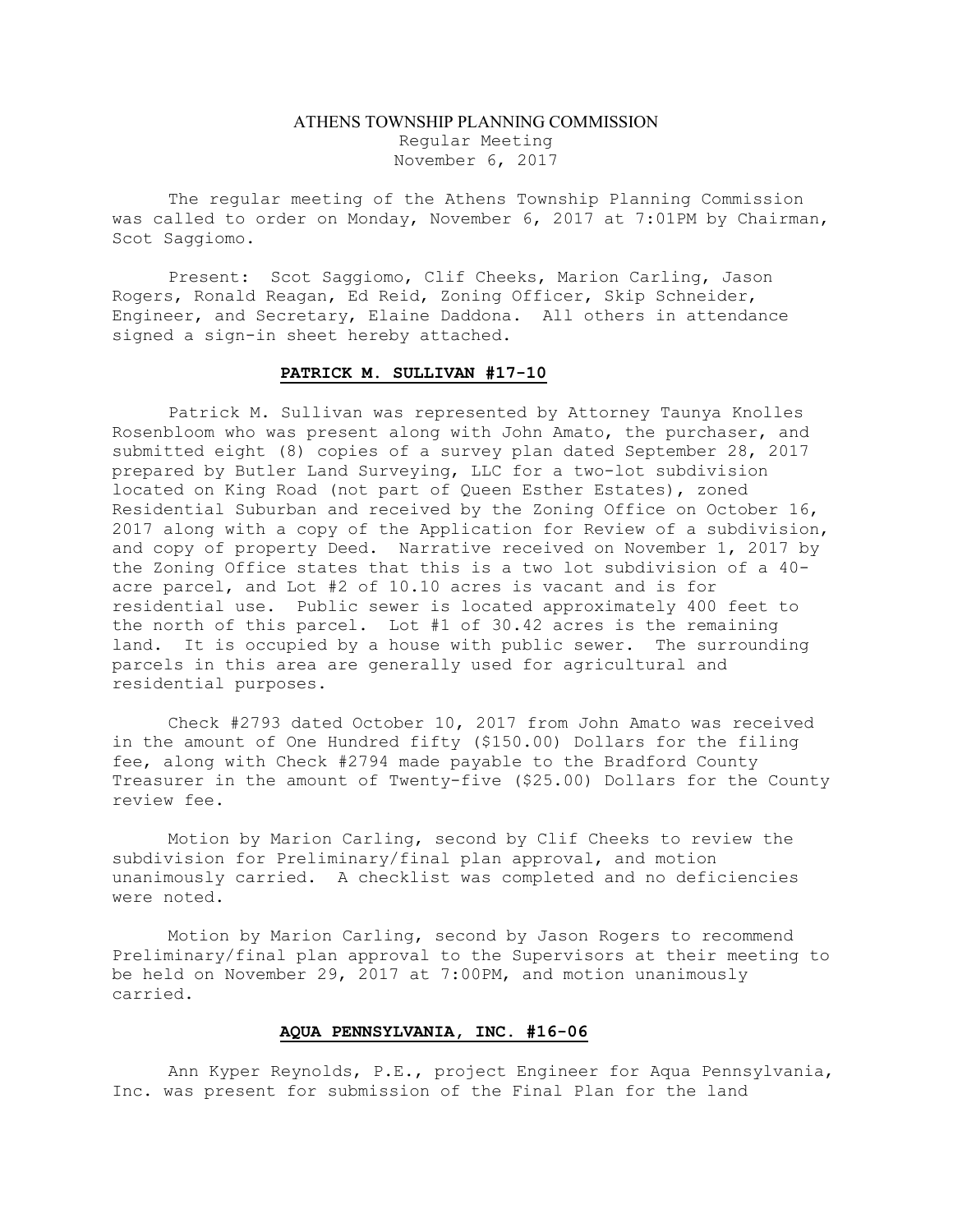Page 2 ATHENS TWP. PLANNING COMM'N November 6, 2017

development for the new office, shop and storage area to relocate their operations center from its current location in Sayre, PA. Documents submitted to the Zoning Office on October 16, 2017 are as follows: Final Land Development Plan dated October 16, 2017; Application for review, copy of property Deed; Final Land Development plans; Final Building floor plan; Stormwater Management Plan Report (pending); Will Serve letters from Valley Energy, Inc., Athens Township Authority and Aqua; findings of the Zoning Hearing Board dated June 15, 2016; review letter from Township Engineer dated August 1, 2016; response letter from GHD dated August 23, 2016; E & S Control Plan approval letter dated August 24, 2016 and DEP Act 537 Planning Exemption letter dated December 13, 2016.

Narrative states that Aqua and their predecessors have owned the property since 1988 and have used it for storage. The new space will be occupied by Aqua's six full-time and one part-time staff members that operate and maintain the Susquehanna Division public water system for the area.

The new building will include conference/work areas, private offices, men's and women's restrooms, a kitchenette and space for the Supervisory Control and Data Acquisition (SCADA) equipment to monitor the water system's status. A floor plan for the building interior was submitted. The shop/garage will be used to park company vehicles and perform repairs and maintenance.

A fenced storage area will continue to be used to keep on hand pipe, fittings and items necessary to make repairs to the water system. Small stockpiles of aggregates and other restoration materials will continue to be kept onsite for off hour emergencies that require excavation and backfill.

Ms. Reynolds explained that they had just done a regrading on one of the storm water ponds on Friday and stated that the parking lot striping had been completed. Skip Schneider, Athens Township Engineer stated he did not have any written comments to submit due to the changes to the Storm water Plan just prior to this meeting and would need to review them when they become available. Also, Ed Reid stated that when he and the Township Engineer had done a walk-through of the development, they noticed that the trees from the screening were as much as ten feet apart and wondered how quickly they might grow for proper screening to the development from the adjoining property. A discussion followed regarding this.

Ms. Reynolds stated that she would be submitting the storm water revisions by November 20, 2017 so they could be reviewed prior to the